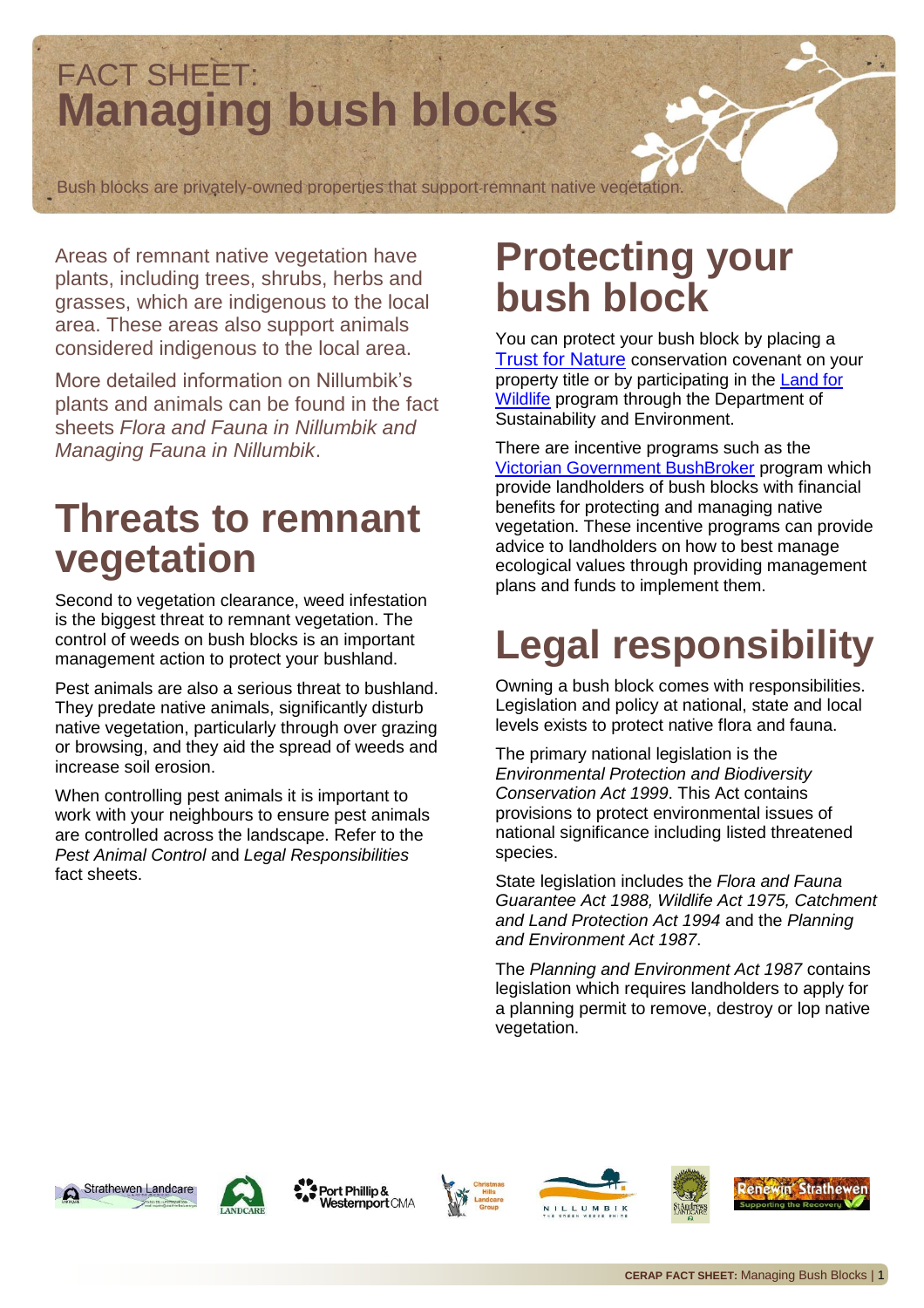Local legislation includes the Nillumbik Planning Scheme, which details overlays such as Environmental Significance Overlay and the Significant Landscape Overlay. These overlays provide additional protection for sites of environmental significance and outline additional permit requirements to ensure any works or development is compatible with identified environmental values.

# **What you can do**

- Find out what vegetation types, habitats and flora and fauna species occur on your land.
- Offer habitat to whatever indigenous species your property can support, particularly threatened species.
- Create a management plan with goals and methods to give you direction in your vegetation management.

#### **You may consider:**

- fencing off remnant vegetation from grazing pressures
- protecting trees with hollows and dead stags
- maintaining logs
- undertaking weed control
- linking existing vegetation with other areas of vegetation through restoration works.

The *Weed Control* and *Weed Mapping and Monitoring* fact sheets provide details on planning, carrying out and reviewing weed control.

# **Useful links**

[DSE Native Biodiversity Resource Kit](http://www.dse.vic.gov.au/conservation-and-environment/biodiversity/rural-landscapes/biodiversity-and-agriculture/native-biodiversity-resource-kit-environmental-management-in-agriculture)

[Greening Australia Native Vegetation: A Guide to](http://live.greeningaustralia.org.au/nativevegetation/pages/index.html)  [Research and Resources](http://live.greeningaustralia.org.au/nativevegetation/pages/index.html)

[Nillumbik Environmental Weeds List](http://www.nillumbik.vic.gov.au/Environment/Land_Management_and_Natural_Environment/Pest_Plants_and_Animals)

[Native vegetation as part of the Planning Scheme](http://www.bing.com/search?q=native+vegetation+as+part+of+the+planning+scheme&src=IE-SearchBox&FORM=IE8SRC)

[Nillumbik Shire Land Management Incentive](http://www.nillumbik.vic.gov.au/Environment/Incentives/Land_Management_Incentive_Program)  **[Program](http://www.nillumbik.vic.gov.au/Environment/Incentives/Land_Management_Incentive_Program)** 

[Victorian Government BushBroker](http://www.dse.vic.gov.au/conservation-and-environment/biodiversity/rural-landscapes/bushbroker)

[Trust for Nature](http://www.trustfornature.org.au/)

[Land for Wildlife](http://www.dse.vic.gov.au/plants-and-animals/native-plants-and-animals/land-for-wildlife)

[Melbourne Water Funding Opportunities](http://www.melbournewater.com.au/content/about_us/funding_opportunities/funding_opportunities.asp?bhcp=1)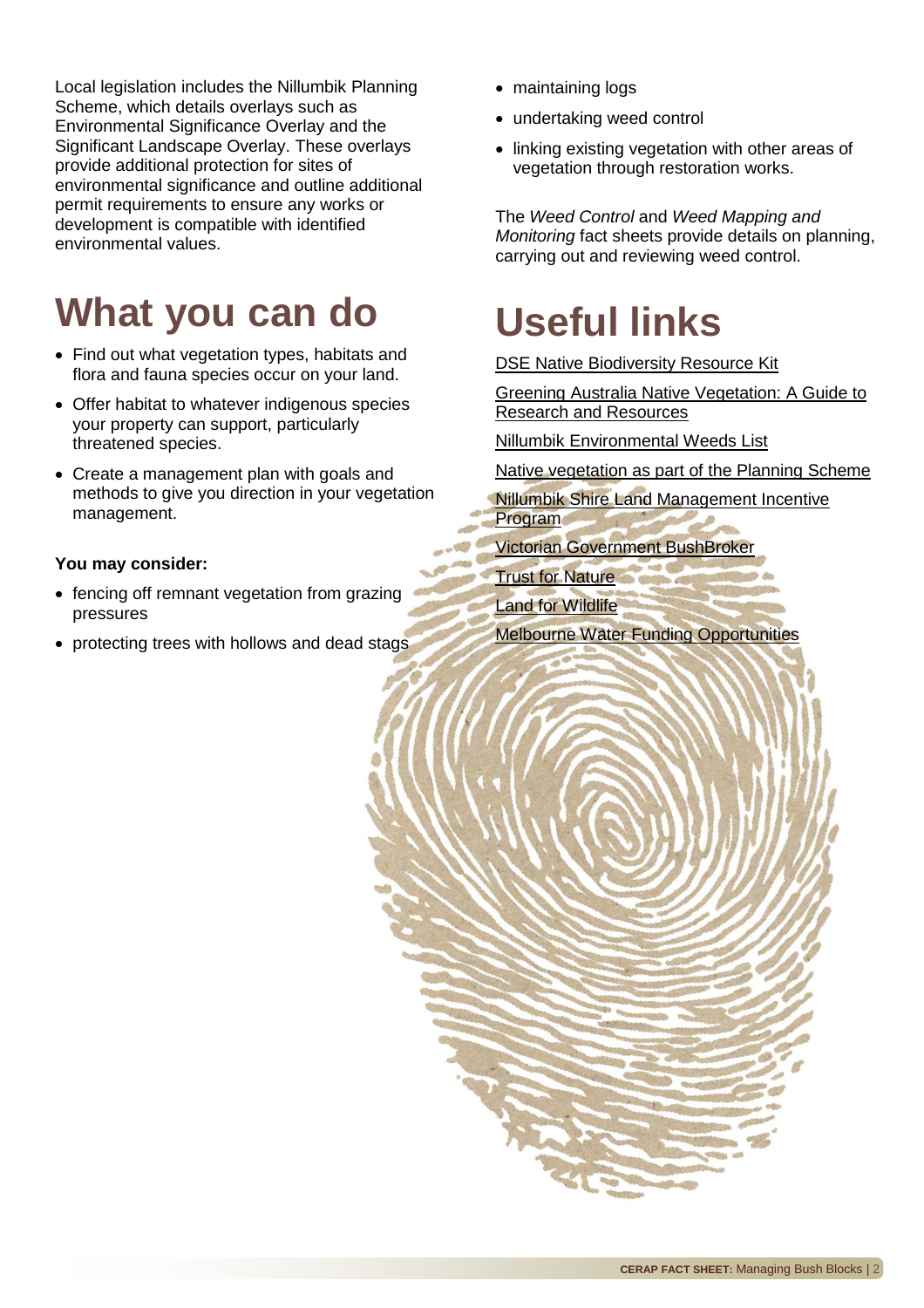## CASE STUDY: **Michael and Sue Aldred's property - Caring for a bush block in St Andrews**

Michael and Sue Aldred purchased a 40 hectare bush block on Mittons Bridge Road, St Andrews in 2006.

The property was covered by a Trust for Nature covenant when purchased, a Section 173 agreement and two Environmental Significance Overlays under the Nillumbik Planning Scheme.

The property supports various intact vegetation types including Herb Rich Foothill Forest, Grassy Dry Forest, Valley Grassy Forest and Riparian Forest vegetation.

Native vegetation on the property is part of an identified habitat link. It is also listed by Nillumbik Shire Council as Core habitat.

Two regionally rare flora species are known on the property: Common Sunray (Triptilodiscus pygmaeus) and Shining Buttercup (Ranunculus glabrifolius).

Significant fauna known to use the property include the Brush-tailed Phascogale, the Barking Owl and the Painted Honey Eater.

When purchased, there were some dense infestations of woody weeds including Sweet Pittosporum (Pittosprum undulatum) and Blackberry (Rubus fruticosus spp. Agg). Burgan (Kunzea leptospermoldes) was also out of balance in some areas.

Grassy species such as Panic Veldt Grass (Ehrharta erecta) and Sweet Vernal Grass (Anthoxanthum odoratum) also occur. Since the 2009 fires, seedlings of Spear Thistles (Cirsium spp.) and Fleabane (Conyza canadensis) are more prevalent.

Neighbours have not returned since the fires and woody weeds on the adjacent block have emerged to threaten the property, including Bluebell Creeper (Sollya heterophylla), Early Black Wattle

(Acacia decurrens) and Bracelet Honey Myrtle (Melaleuca armillaris). Roadsides and adjacent paddocks are also potential sources for windblown weed seeds.

Rabbits occur on the block, and with increased new growth since the 2009 fires, numbers have increased. Also, some of the drainage lines in the property have developed erosion problems since the fires.

The Aldreds cut and painted Sweet Pittosporum with herbicide early on and this has not required much follow up control.

They have participated in Melbourne Water's Stream Frontage program to control invasive Blackberry along the creek. This has allowed native plants to thrive.

Burgan was being thinned in high biodiversity areas prior to the fire. Since the fires other native wattle species have re-established in high density.

Burgan is regenerating to some extent, but is greatly reduced and is no longer the dominant mid-storey species as it was on some areas of the property before the 2009 fires.

Michael and Sue continue to target new and emergent weeds as they see them, and occasionally, continue their weed works onto the neighbouring property.

The Aldreds have avoided the poison-baiting of rabbits and have explored other options. They have implemented a successful 'soft jaw' trapping program, assisted by a local contractor, and control rabbits by shooting.

Immediately after the fires, they applied measures to control soil erosion caused by a lack of protective vegetation.